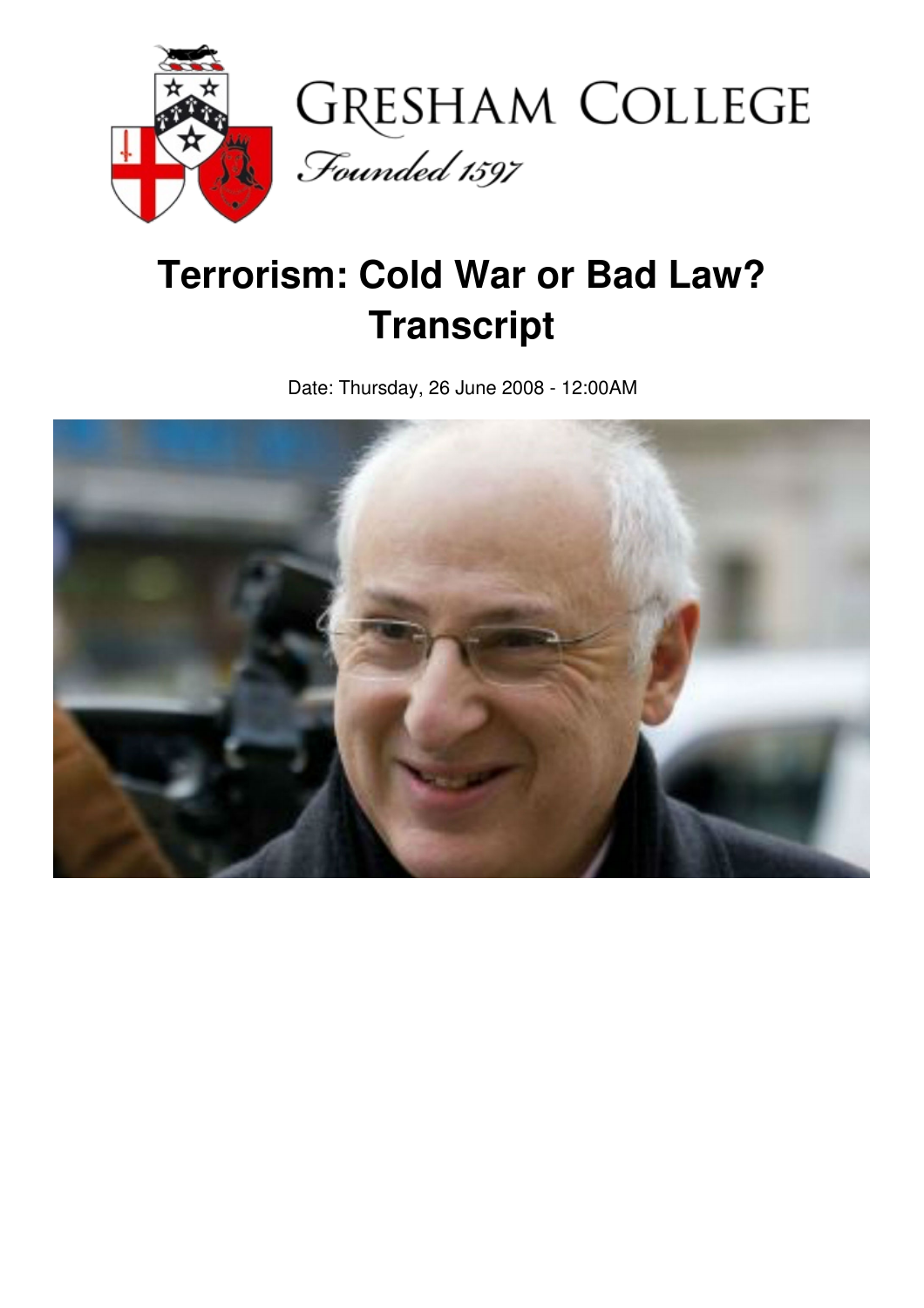## **TERRORISM: COLD LAW OR BAD LAW?**

## **Lord Carlile of Berriew QC**

I am honoured to have been asked to deliver the 2008 Gray's Inn Reading in Barnard's Inn - the distinction and quality of previous readers is intimidating. I am neither a full-time judge, nor a professorial academic. My approach to my chosen subject is, I hope, judicious; nevertheless, inevitably, it is coloured by my involvement over the past quarter century in a sometimes tense, but practical combination of law and politics, in which, from time to time, the separation of powers has had to be conducted mostly in my head. It has also been coloured by 6.5 years as the Independent Reviewer of terrorism legislation.

It is fitting that a reading crossing the politico/legal grey areas should be delivered in this historic setting of Barnard's Inn. Though an Inn of Chancery, Barnard's Inn enjoyed its skirmish with the political, and indeed with civil liberties, during the Gordon Riots, which took place in June 1780, when the hall was damaged. So much glass was broken that the Government paid them compensation of £3,250, which was an enormous sum of money, and several of the residential chambers were destroyed. 60,000 people at the time were marching on the House of Commons to protest against an Act of Parliament, the Catholic Relief Act. That was an interesting statute, because it was one that some saw as enhancing civil liberties, giving the right to Catholics to join the British Army, and others saw as the contrary, enticing impoverished Catholics to an early death in the self same Army. However, as I've illustrated, it created genuine political differences, enflamed them to breaking point, and national security was brought into the argument. National security, as it was seen then, was protected - and here is a cautionary tale - when John Wilkes ordered George III's Army to fire on the crowds outside the Bank of England, and 290 protesters were gunned to death, and 25 of their leaders were summarily hanged. In an ironic twist, perhaps reminiscent of some investigations of recent times, though I will leave that to you, their ringleader was acquitted of treason and was released and nothing happened to him?

So, a reading that touches on the right to express radical opposition to Government, the limits of such opposition, and the interference of the law in such activity, in my view, sits quite comfortably in this historic hall which has had its skirmish with civil liberties.

I am very conscious of the honour done to me by my peers as it were of asking me to do this reading. My credentials for giving it arise from my 6.5 years, to date, as Independent Reviewer of terrorism legislation. That is a mostly statutory role, arising from four Acts of Parliament, though it has added to it one non-statutory role, relating to the Security Service. As it happens, I was appointed at about 11 o'clock on the 11<sup>th</sup> September 2001, though a few hours before the events in New York that have placed the numerical conjunction 9/11 permanently in contemporary history. The following day, the Anti-Terrorism Crime & Security Act, the so-called Belmarsh Provisions, were introduced. At about five past three that afternoon, I received a phone call from the Home Office saying that they wanted me to review the new provisions to imprison foreign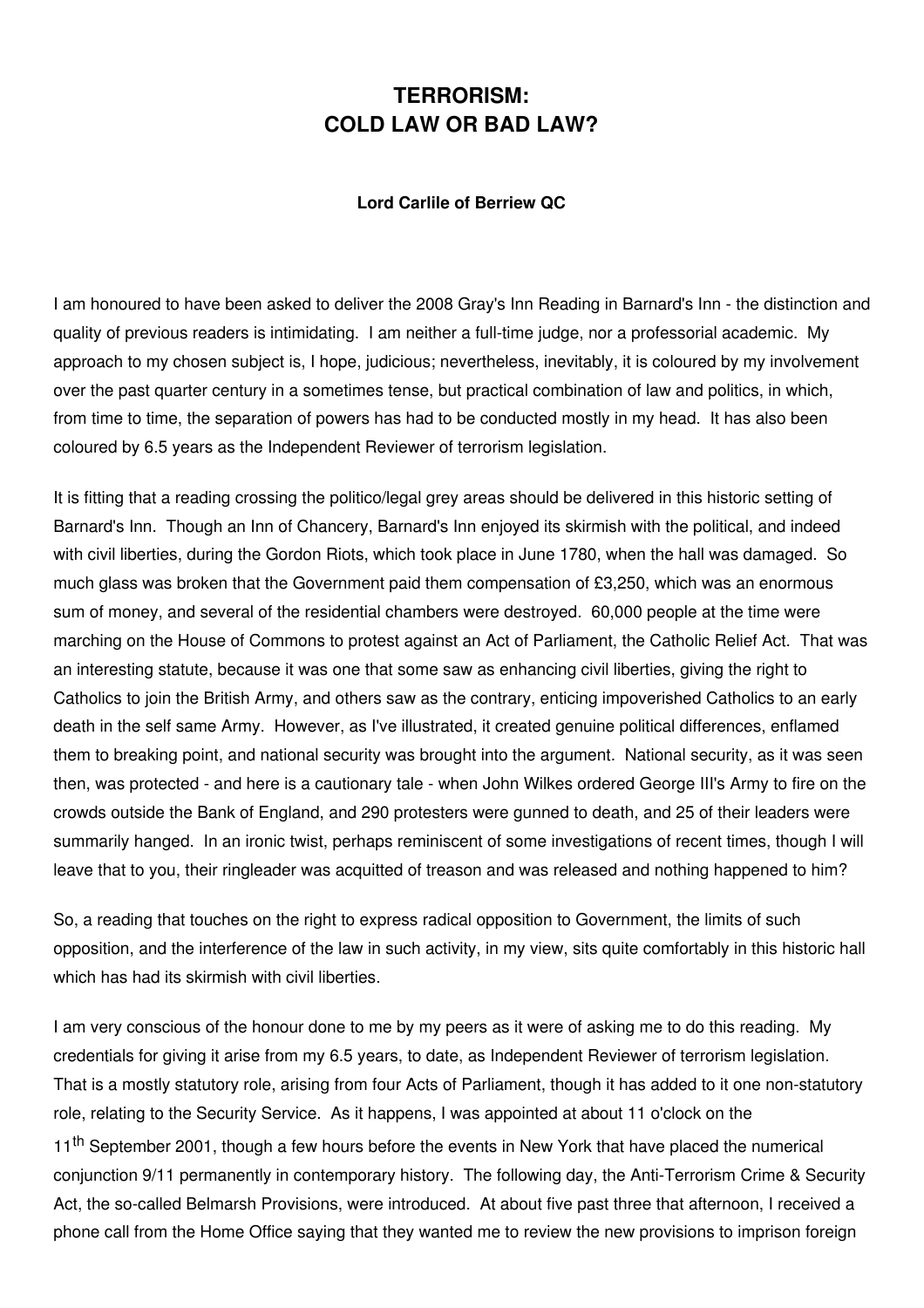terrorist suspects, some in Belmarsh as it turned out, subject to a system of law. I said, 'How long have I got to decide?' and the Private Secretary said, 'Oh, about twenty minutes.' When I asked why, I was told that Mr Blunkett was about to introduce the Bill on the floor of the House. He was going to make a concession, and I, as it were, was it. So my introduction to being Independent Reviewer of terrorism legislation started with an assertion that it would only take just a few days a year, but it became something quite different within the first 36 hours.

I am not the first Independent Reviewer, and I am all too conscious of the more reserved approach of my several distinguished predecessors, concerned as they were, almost entirely, with Northern Ireland. However, 9/11 and the later events in July 2005 in London, inevitably raised the public exposure of the Independent Reviewer's role and, in my view, of the desirability of public participation in the Reviewer's activities.

Now, though it is obviously that I should think this, I have no doubt about the value of independent reviews. There is an interesting and important debate about whether those I conduct could be performed differently or better. I certainly think that there is room for the sophistication of the reviewer's process. It is beginning to be almost impossible for it to be done by one person part-time.

There is a naïve assumption in the minds of some that an Independent Reviewer is an angel of mercy when he or she gives the Government of the day a good kicking, and a devil of complicity when he or she agrees with the Government. Some assume that I should only be there to give the Government a hard time, a job done well by civil liberties groups. Others assume that I am there to support Government. Both are wrong. I am there to give what I hope is a considered and independent view. It may be right, and it may be wrong. At the present time, I am all too conscious of those ephemeral problems when they arise.

Indeed, I am so fed up with hearing about Magna Carta that I generally carry a copy of it with me, if only to prove to those who refer to it that its sexist, racist and classist. It gives no guarantee other than that there will be a system of law in place if freedom is removed in any respects, and I am absolutely confident that Liberty, on whose management board I used to be at the time of the Miners' Strike by the way, would be marching down Whitehall in protest at Magna Carta if anything even remotely like it was being enacted at the present time. I prefer a serious debate to emotional outbursts, wherever they come from, about Magna Carta.

During the course of this Reading, I propose to address four main points: first, what is the nature of the current level of risk and threat from international terrorism; second, how should we characterise that risk and threat has it replaced the Cold War as *the* major threat to international order, or is it merely a new sub-set of crime requiring a more restrained response; third, is our domestic response to the risk and threat generally proportionate; and fourth, are there any issues arising from the present situation about the relationship between the Executive and the Judiciary.

In that context, and at least to keep the judges present here until the end of the Reading, I should trail my conclusion. My conclusion on that fourth point is that, without threatening the separation of powers, we could effect an improvement, and a needed improvement in my view, in the relationship between the Judiciary and Government.

So, I turn to the question of risk. I find it necessary to deal with this basic question because there is a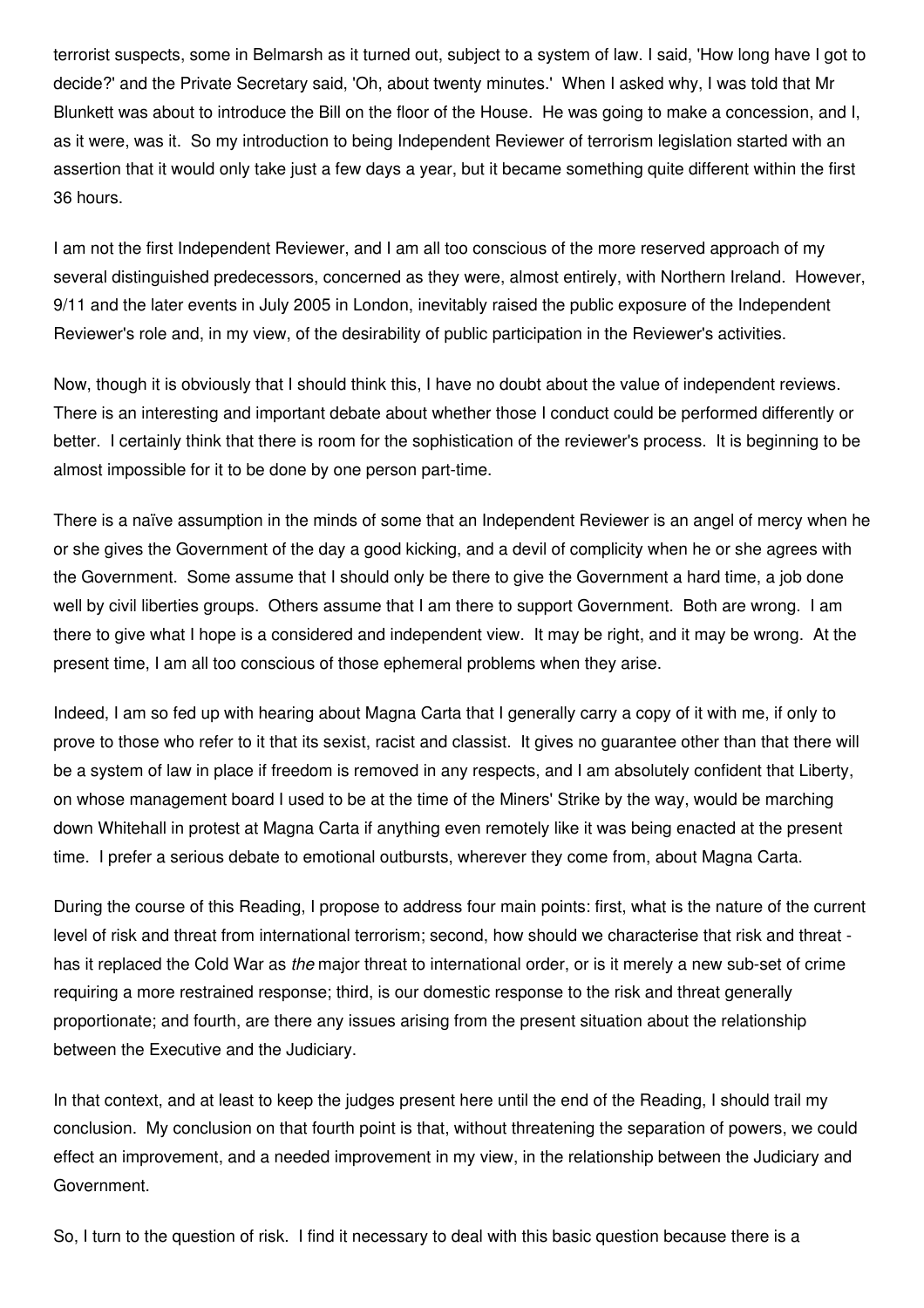tendency to view the effectiveness of the policing and disruption of terrorism in this country as evidence that there is not much of a problem. This is not a view you come across if you talk to people in the streets of Burnley or Berriew, but it does seem to be more of a problem in the couple of square miles around where we are standing, including the Palace of Westminster. There seems to be a view that terrorism could be dealt with as a species of crime, like robbery or burglary, and that Al Qaeda and their associates are inept and easily accessible.

Let us not forget a few facts: 9/11 resulted in the deaths of almost 3,000 people, and the destruction of a substantial vertical part of New York's Financial District. Since 9/11 Al Qaeda and it associates have carried out numerous attacks in several countries. Noteworthy among these are the following: on 12<sup>th</sup> October 2002, they killed 202 young partygoers at a club in Bali; on 19<sup>th</sup> August 2003, Al Qaeda attacked the United Nations Headquarters in Baghdad, killed 22 and injured 200; on 11<sup>th</sup> March 2004, they killed 191 and injured 600 in Madrid and, beyond any doubt, changed the course of the impending Spanish General Election, which was the most alarming incident in Europe so far. On 7<sup>th</sup> July 2005, they killed 52 people on public transport in London, and injured 700, a figure that is sometimes forgotten. This was followed by the failed attempts on 21<sup>st</sup>July in which at least as great a number might have been similarly affected. On 9 <sup>th</sup> November 2005, Al Qaeda killed 60 people and injured 115 in suicide attacks on Western hotels in Jordan. On 11<sup>th</sup> April 2007, they killed 33 people and injured 222 in simultaneous attacks on public buildings in Algiers. On 29<sup>th</sup> and 30<sup>th</sup> June 2007, two car bombs, which allegedly were intended to explode in London failed to do so, and a suicide terrorist, a highly qualified engineer called Dr Kafeel Ahmed, smashed a vehicle into an entrance to Glasgow Airport's terminal, with the intention of causing the death of whoever could be caught in the consequences. Dr Ahmed died 33 days later, in Scotland, without regaining consciousness. These are but examples of widespread international violent Jihadism.

The international evidence available across a wide spectrum of open sources supports Professor Philip Bobbitt's view that Al Qaeda remains, as he describes it, 'a sophisticated operation, with a sophisticated propaganda machine based in Pakistan, a secondary but independent base in Iraq, and an expanding reach in Europe.'

One clear conclusion one draws from those incidents under discussion, and I have only described some, is that it is less aimed at targets than numbers. It can strike anywhere and even simultaneously. Blackfriars or Blackpool or Bury are equally at general risk, depending on where the terrorists believe that they can have the most dramatic effect in numbers in terms of loss of life. They value soft targets.

I am not just making this up. In November 2007, Jonathan Evans, the current Director General of the Security Service MI5 said, and the words are important, 'The violent Jihadist threat has yet to reach its peak.' At the time MI5 had actually identified 2,000 individuals who pose 'a direct threat to national security and public safety' and warned that the number of potential terrorists living in this country could run to 4,000. So there are 2,000 identified, and possibly another 2,000 estimated. The number of identifiable plots on their radar was at least 200. He said that the information that MI5 have is that Muslim children as young as 15 are being recruited by Al Qaeda to wage a deliberate campaign of terror in Britain, and Mr Evans warned that Islamists were 'radicalising, indoctrinating, and grooming young, vulnerable people to carry out acts of terrorism' - again,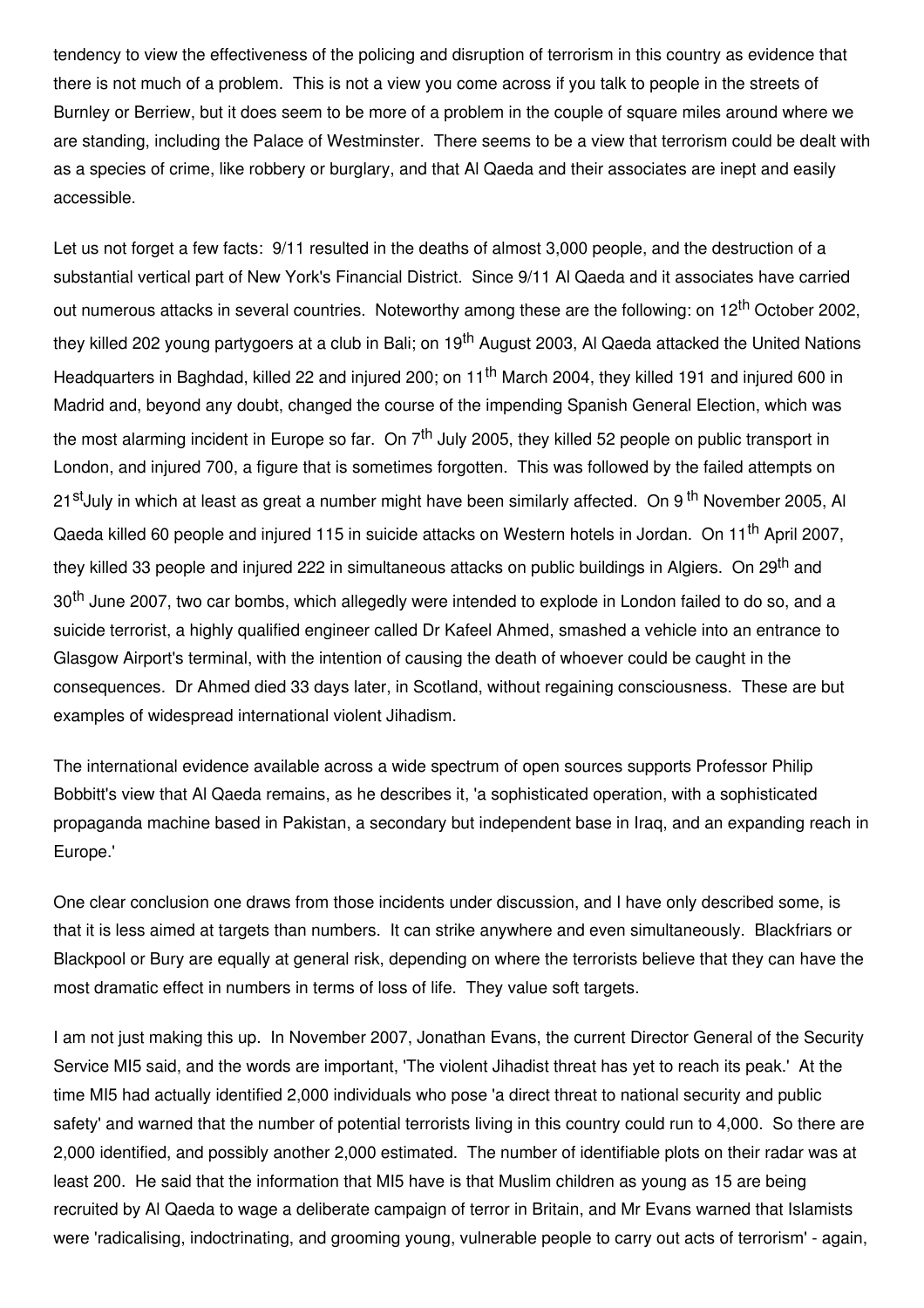these are all his words.

If you want to read good evidence of this, and it is well worth reading - indeed, I think it is required reading - Ed Husain's book, *The Islamist* is excellent.

Some, including distinguished lawyers and journalists, have suggested to me that that is all very well, but it is really just a moderate risk. They say that before adjusting the balance between civil liberties and specific counter-terrorism legislation, we should realise that the risk of injury from road traffic accidents is higher. In other words, greater numbers of people are killed in road accidents than have died as a result of terrorist activity, and we should not get so excited about terrorism. This was put to me recently, and seriously, by a leading journalist from the Economist. Well, quite apart from what I regard as the patent illogicality of the comparison, I would simply remind anyone who is of that view that in order to reduce the number of road traffic accidents, we remove from thousands of people every year the right to drive a motor vehicle by disqualification from driving after what are sometimes a series of minor administrative infractions. The same critics do not question preventative action of that kind in relation to motoring, and I could cite other examples of preventative legal measures that limit freedom of action and choice for the protection of the majority, some of those measures with permanent effect, and affecting large numbers of people.

When we consider counter-terrorism legislation, we should look at it as part of law in the round, in my view, and we should look at the evil of terrorism, which is founded on mass fear. It poses not only an unpredictable and sometimes large scale threat to individuals, in completely unpredictable places of public aggregation. It also presents a threat to the very capacity of a democratic government to govern, as is shown by the effect of the Madrid bombings on the 2004 Spanish General Election, which brought about the election of a Government which had little prospect of being elected one week before.

Terrorism also presents a threat to the capacity of conventional diplomacy and foreign policy. If you compare it to conventional diplomacy, in which, for example, British and other diplomats are engaged in constructive dialogue with countries as diverse as Syria, Libya, and The Lebanon, and the ambition of Hizb-ut Tahrir, to establish a single Caliphate across the Middle East, which would involve the removal of those very countries, then you see how it is impossible to negotiate in a normal diplomatic environment where terrorism is involved.

So my conclusion on my first question is that the risk is very high. I see absolutely no evidence to contradict Jonathan Evans, and as Independent Reviewer, I have heard the same assessment from his predecessor, and, above all, from those police officers who are most experienced and involved in counter-terrorism work, and from academics who have taken the trouble to survey the risk. For example, the extensive writings of the acknowledged non-lawyer expert on terrorism, Professor Paul Wilkinson of St Andrew's University, supports this view.

From that conclusion follows, I hope, the logical corollary that it is a high duty of Government to take proportionate action to protect the public from that level of risk, but of course that involves a difficult balance between law and Government. It includes reminding ourselves too that nobody is guilty unless proved to be so to the standard required by law. Arbitrary action is unacceptable. It remains the duty of lawyers to test the sometimes untestable, to support the occasionally unspeakable, and to be fearless in our advocacy of civil rights and individual freedoms. Questions of genuine doubt must always be resolved in favour of the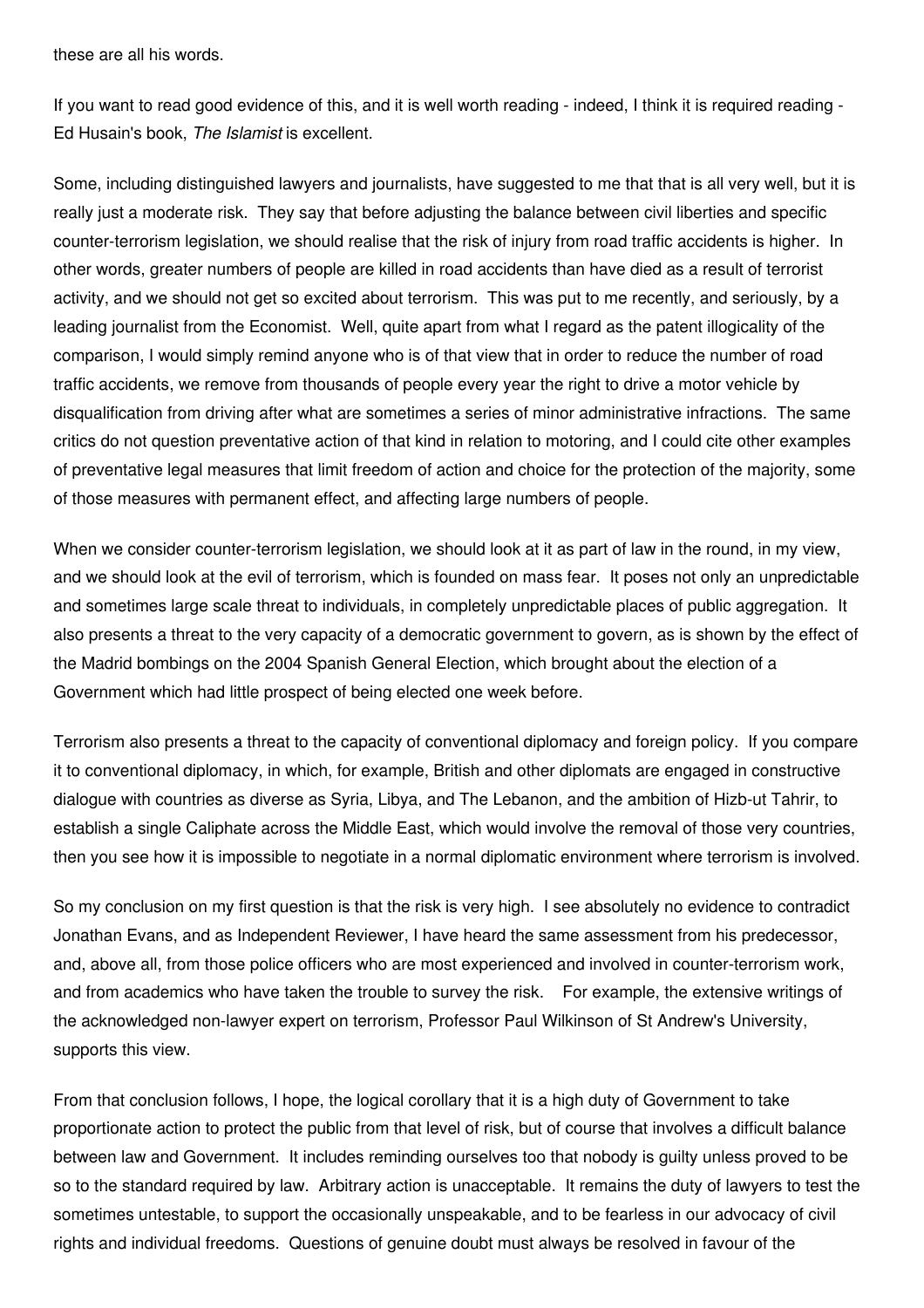individual, however few individuals are involved, if there is a real question of arbitrariness or disproportionate State action.

In striving for that balance, we should not lose sight of what I suggest is a real, but under-emphasised civil and individual liberty of every citizen: that liberty is the right of each citizen to national security. When I proposed that right in a previous lecture, I was attacked strongly by some commentators and correspondents. This criticism from people whose views I respect and with whom I would often align myself instinctively has caused me anxiously to examine my position on this issue. However, my confidence in the statement of that important right of national security has been provided with reassurance recently by the imprimatur of perhaps the leading political philosopher and theorist of our day, David Selbourne, the author of 'The Principle of Duty'. In choosing whether that individual liberty of national security should be part of the balance between law and liberties, I agree with Mr Selbourne that, as he puts it, 'Without such security, we cannot be considered free.'

The risks to civil liberties cannot be considered seriously without proper emphasis on that right, and so I turn to the characterisation of the threat. Until 1989, we understood well the nature of the principal threat to our political order. It came from the Soviet Block. Missiles were pointed at each other. Their attack on our society was a combination of the nuclear threat, espionage, which, incidentally, seems to be returning, and occasional disruptive activity of a broadly, and sometimes clumsy, political kind - the murder of Mr Markov and so on.

When the Berlin Wall was dismantled in an unexpected, but irresistible, tide of Velvet Revolution, riding upon what I still regard as the heroic vision of Lech Walesa and the reformist vigour of Mikhail Gorbachev, many imagined a new world order of general peace and harmony, secured by that global police officer, the United States. But within a short time, the hegemony of the United States was seen as offering as many questions as answers. What the United States hoped would be a period of peace and stability under their influence barely materialised. They had not read their Greek and Roman history, and the history of all other empires from the beginning of time, and we did not have to wait very long for the new threat to world order to emerge.

9/11 was far from the first manifestation of global terrorism. For example, in 1993, you may recall, there was an attempt to blow up the Twin Towers, evidentially and clearly linked to Al Qaeda, and resulting eventually in trials in the United States. On 7<sup>th</sup> August 1998, Al Qaeda killed 212 people and injured 4,000 at the United States Embassy in Nairobi, and, in a simultaneous attack, 11 lives were lost and 85 people were wounded in the US Embassy in Dar es Salaam. On 12<sup>th</sup> October 2000, the USS Cole was attacked in Aden Harbour, and 17 sailors lost their lives. These are only examples. In fact, there have been nearly 5,000 terrorist incidents, largely linked with Al Qaeda, worldwide, between 1996 and the present. Their worldwide context and the consistency of their purpose does in fact echo the Cold War.

Whilst I am unenthusiastic about the use of the phrase 'the war on terror,' what we are facing actually is just as threatening. Leaving aside the phraseology, the threat is ubiquitous, it is ever-present, and it used informal systems. Those informal systems, compared with political or military conflict, make it very asymmetric, and therefore very difficult to deal with. By this I mean that states find it very difficult to deal with terrorists because they do not do normal war-like things like wear uniforms so you know who the enemy combatants are. Furthermore, as I mentioned in relation to Hizb-ut Tahrir, the potential for political resolution is negligible, which is quite different from the history of terrorism in Ireland.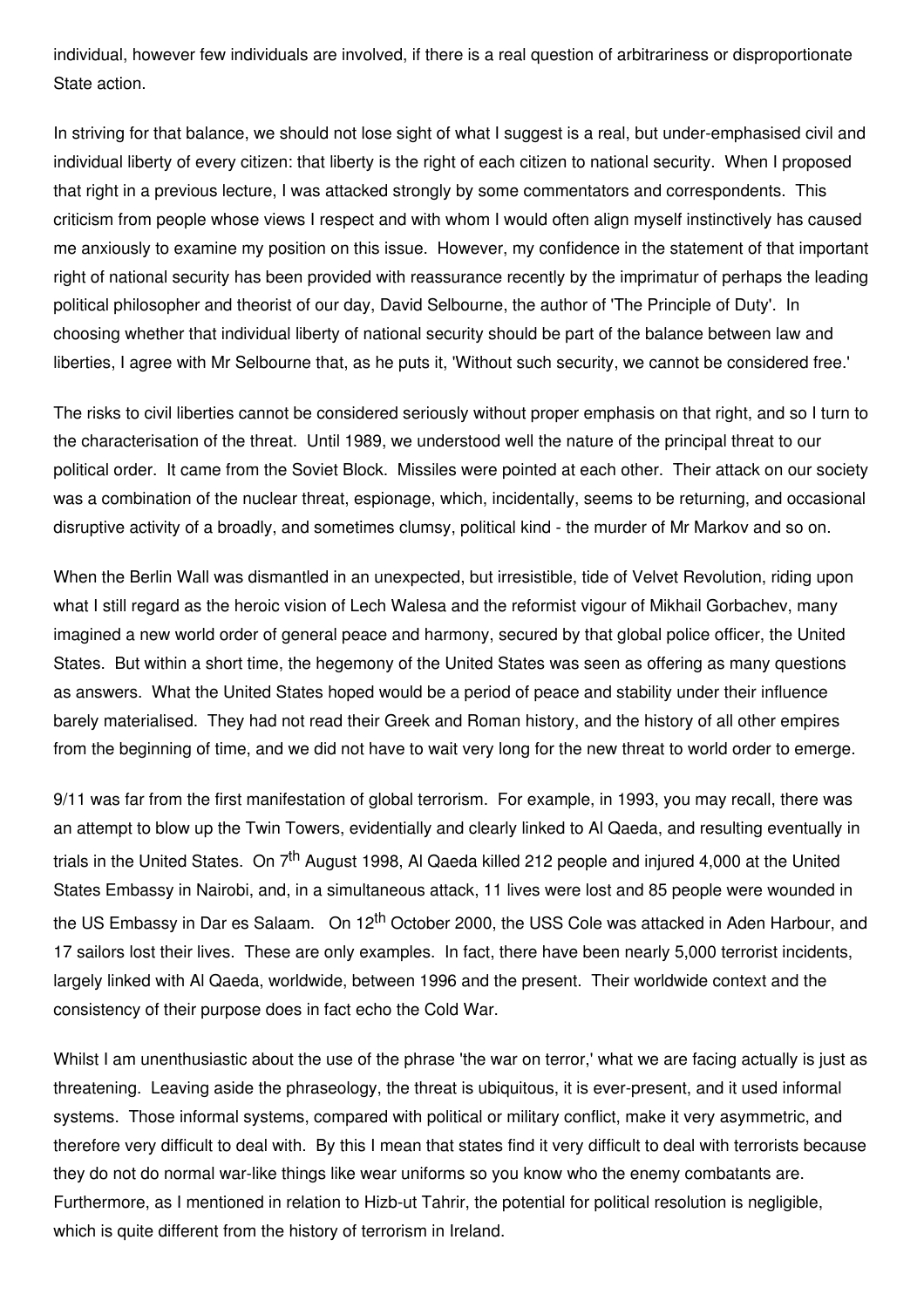There is no doubt that this is a different threat from that of the Cold War. In many ways, it is more immediately threatening, more personally dangerous to each citizen, because not many individuals in this country, for example, thought the Russians would get them, even during the Cuban Missile Crisis. But it is not merely a wave of increased criminality of a political kind. It is not like the regrettable upsurge in gun and knife crime in our cities. It is more widespread and it is global. If it is not a new Cold War, it has replaced the Cold War as *a*, if not *the*, new focus of international tension, and it has had a dramatic effect on the world economy.

If I am correct that there is a major international dimension - a view with which many international commentators, such as Wilkinson and Bobbitt, agree - then that is something that should inform our judgement of how we deal with terrorism in domestic law. Consistent with this, numerous international treaty obligations, accepted by the UK in the context of the United Nations and the Council of Europe, have recognised a shared zero tolerance approach to terrorism wherever it occurs. If you will forgive the double negative, that does not mean that we should not be restrained in our response. Old-fashioned notions of internment of course should be rejected out of hand because, irrespective of the issues of principle, which answer themselves, there is a repeated evidence of the practical failure of measures of that kind. However, the response of the State to an international threat that may well last for a generation needs to be studied and specific, because we're talking about something which is quite different to normal crime in its character.

That brings me to my third question, the proportionality of our domestic response. There are numerous topical aspects to this question worthy of a long debate in themselves, but before I come to the 42 days question, I want to deal with some other areas of particular concern, and there are four of those areas. These are things that rarely interest the newspapers, but affect large numbers of people.

The first area of concern is that of port stops and questioning under Schedule Seven of the Terrorism Act 2000. These have undoubtedly proved a useful intelligence tool, and occasionally better, in the prevention and detection of terrorism. For example, information on the travel patterns of suspects is an especially useful form of intelligence and evidence and is often gleaned from port stops. However, in my view, the intelligenceled model, coupled with behavioural analysis, is to be preferred from the random, or as it is sometimes called intuitive, stop by police officers at ports of entry. I commend the success of some intuitive stops but I am sure there could safely be a reduction of 50% in the number of people stopped at ports of entry.

Secondly, I refer to stop and search for terrorism material without suspicion, under Section 44 of the Terrorism Act 2000. This is really important because it affects a lot of people every day. It may have happened to you recently, as it does to many people daily, for example, outside tube stations in London. This is a subject that has come before the courts from time to time. As Independent Reviewer, I see all the authorisations, routinely. I recognise that there are areas and assets that require the kind of protection that Section 44 provides. However, there are some serious inconsistencies of application. In Scotland, they barely use it at all. The Scottish Police say that we do not really need it. In England and Wales, some Chief Officers of Police seek Section 44 authorisations for sites such as airports, whereas in other areas, almost identical airports are not the subject of these extraordinary powers. It almost seems sometimes as though having a Section 44 is a macho exercise for a Chief Officer. Surely, the use of powers to search citizens without suspicion should be regarded as exceptional when there exist other powers to search in the context of public order, misuse of drugs, and generally on suspicion of crime. I receive many complaints from the public about what appear to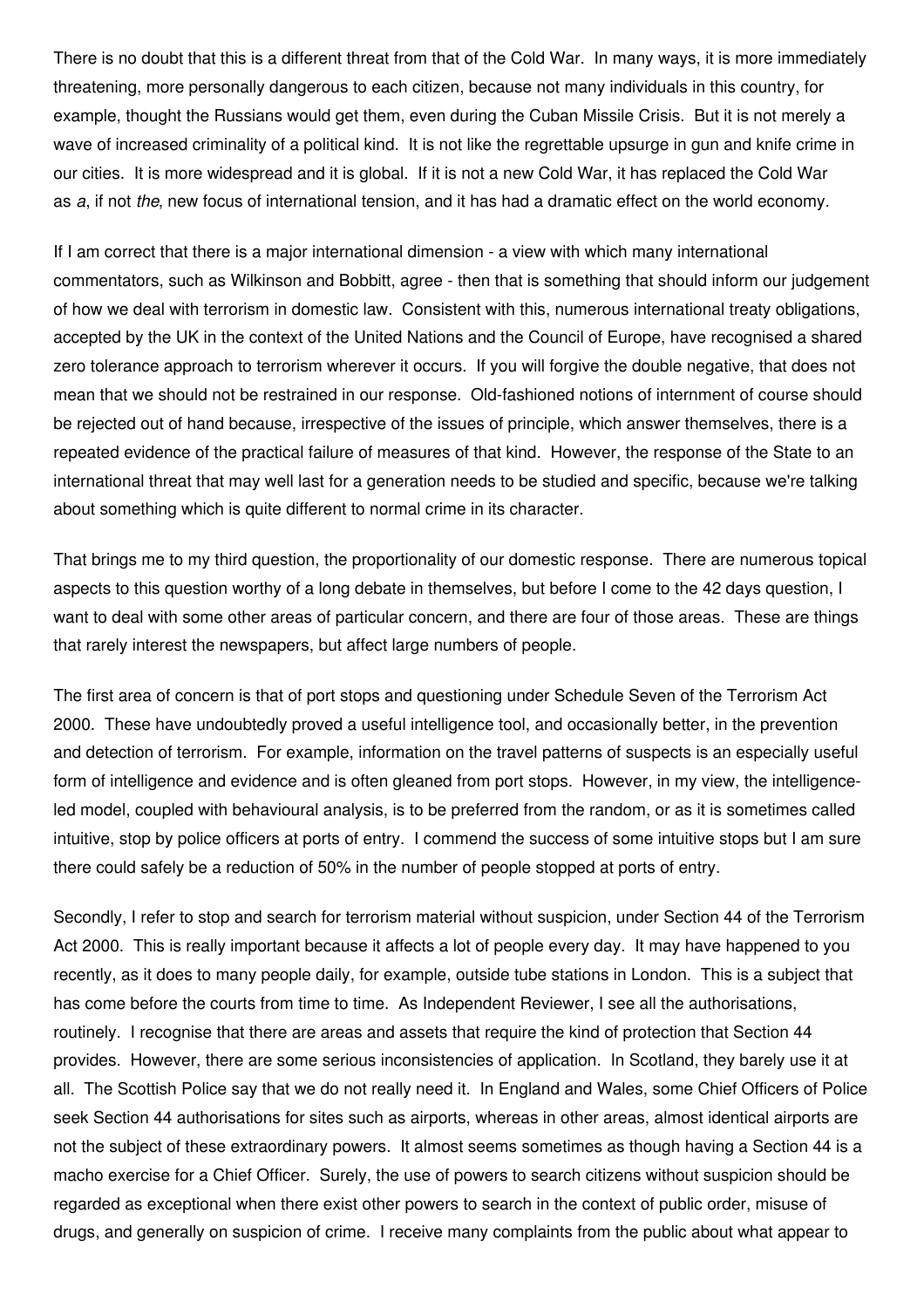them to be random searches. Sometimes I receive allegations of decent members of the public having the impression that terrorism law is being used randomly and not for counter-terrorism purposes. This brings me to an adage, which I use fairly often, which is that it is absolutely essential for its credibility that counterterrorism law should only be used for counter-terrorism purposes. That is not always realised. I have emphasised this week, in my report on the operation of the Terrorism Act 2000 and 2007, that I hope that during the next six to twelve months we shall see a considerable reduction in the authorisation and use of Section 44. I shall be disappointed if Section 44's use is not cut by a half. In the tens of thousands of searches under Section 44 quite a lot of criminals are found. Indeed, I caused a Section 44 near Southampton the other week because they demonstrated it to me, and the first person who entered the road block had a large amount of cocaine and tens of thousands of pounds in cash. But in my view, a reduction in the use of Section 44 by a half would not, in any way, prejudice national security.

Thirdly, I want to say briefly a word about something that has been before the Court of Appeal fairly recently the use of the term 'glorifies' in the Terrorism Act 2006. I have absolutely no difficulty with the prosecution of inchoate terrorism crimes, and the evidence from courtrooms is that juries are ready to convict of inchoate and rather unspecific terrorism crimes. However, the discretion to prosecute must continue to be exercised in a way that does not stray into prosecuting the foolish and misguided for their thoughts alone. Though the 2006 Act is clear that thoughts alone can not constitute a crime, the rhetoric surrounding the legislation requires continuous reassurance to emphasise the point. It is better by far to explain the errors of the radical heresies that give rise to violent Jihad than to prosecute for not a great deal more than merely thinking about them. Equally, imams and others having influence over impressionable young people must recognise their public duty, at least to their congregations, to explain the errors of such theologically unsound and un-Islamic religious beliefs. No leader of the opinion of young people can legitimately escape that responsibility, and we have got to be quite robust about this I think. The duty of those who shape the opinions of the young must include cultural acceptance, and that cuts both ways. Diversity requires cultural acceptance of Islam in this country, but equally, it requires those who influence young Muslims who might be inclined to radicalism not to regard, for example, young women at Tiger Tiger, the nightclub that allegedly was nearly bombed in Haymarket, as being worthy of murder because they dress in what some regard as outrageously short skirts.

Fourthly in this section, I do turn to the 42 days proposal currently before Parliament. In my view, the debate on this subject has generated more heat than light. For the first time in about fifteen years, probably since I was a Member of the House of Commons, I was heckled last week when I spoke about this subject, and at a private dinner in the Dorchester Hotel at that! I was heckled because I suggested in a speech that part of the debate in the House of Commons on the 42 day proposal might have been founded on considerations of politics rather than on the merits of the issue. I took the trouble to say that I have been a Member of the House of Commons and I understand MPs kicking at Government when it is down - I have done it, it is what you do in the House of Commons - but you need to recognise that it does not always make a contribution to an intelligent debate. I fear that I was right and the hecklers were wrong! For me, as a Liberal Democrat, and as a former Liberal and Liberal Democrat MP, taking that Party's Whip in the House of Lords as I do, and occasionally obeying it, life would have been easier and pleasanter if I simply agreed with my colleagues in my own Party and joined the chorus of critics of the Government's proposals. Unfortunately, I cannot do that for the sake of expediency, when, having looked at terrorism so closely for 6.5 years, I believe it to be wrong empirically. It would be dishonest and irresponsible of me to disregard the powerful material I have seen that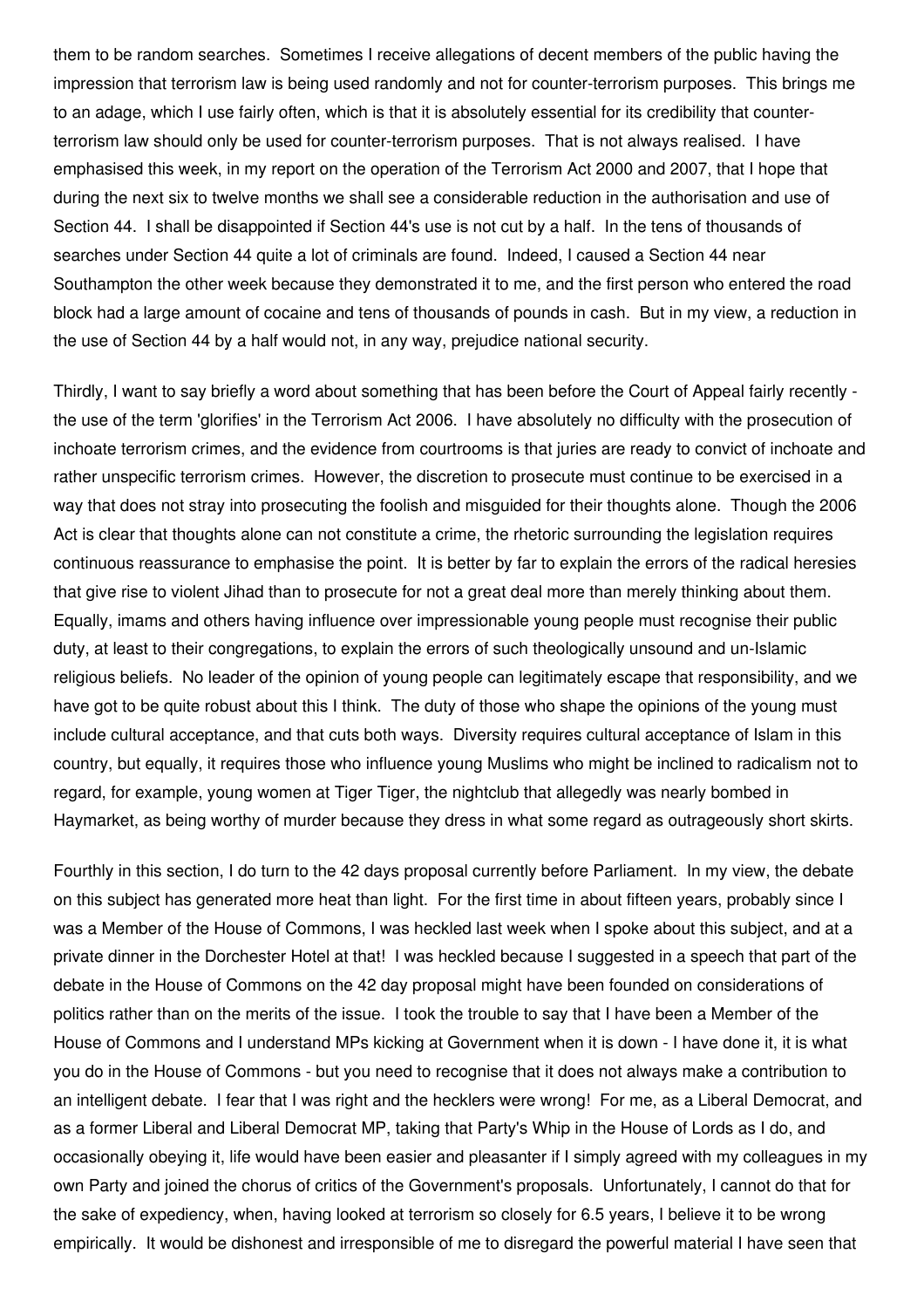lends conviction to my view.

In summary on this issue, I believe that there is a very small number of cases, but of the greatest importance, for which the provision for detention for more than 28 days before charge would prove fair, useful and necessary in the public interest. The reasons for extending the existing maximum to some point beyond 28 days have been rehearsed repeatedly by proponents from the Prime Minister downwards. Those with the strongest working focus on terrorism cases, including the most operationally engaged Police, support the proposal as necessary. Of course, I would be opposed to it if there were not proper protections; however, concessions, which were always going to be made, including closer judicial scrutiny, have been made, which would result, in my view rightly, in some suspects, who in the past have been held for between 14 and 28 days, being held for a shorter time than hitherto. Leaving aside the parliamentary debate, greater protections are proposed for this piece of legislation than for any other intervention by the Police in people's lives.

What I cannot accept, in any event, is that this proposal is the end of civil liberties as we know them. The spectre of a politician who supports capital punishment being supported with charged fervour by civil liberties lobbyists on this issue seems to me strange, especially when it is in tandem with others who have consistently opposed significant social changes to keep our society up with the times - for example, the introduction of civil partnerships. In considering the proportionality of the proposal, we should not lose sight of the balance between the proposal and the right I mentioned earlier, to national security. At most, the 42 day proposal would affect a handful of people over the next few years. If its benefit is to help the authorities to complete a counter-terrorism operation to the extent of enabling the capture and prosecution of the full range of participants in a huge terrorism plot, I suggest that its use, with the protections, would be entirely proportionate.

And so I turn to my final point, which I could not resist on an occasion like this, because I know that there are some very distinguished judges here: it is the relationship between the Executive and the Judiciary. I do it with some, perhaps uncharacteristic, trepidation because of the presence of judges here tonight.

Were it needed, which it is not, I would be the first to urge judges not to be pressured, let alone bullied or intimidated, by the Executive. To adapt a celebrated remark of Edmund Burke's: judges should be pillars of what is right and lawful rather than weathercocks of the often opaque opinions of Ministers. I do have to warn you, however, that that is a dangerous quotation to use. Burke used it in a by-election, saying that MPs should be pillars of what is right and not weathercocks of public opinion, and promptly lost the election!

By way of example of the tension that has crept into the contemporary relationship between the Executive and the Judiciary, I would mention in passing, but without comment on the merits, two cases that are currently the subject of appeal: the first is the Abu Qatada Jordan extradition case, and the second is the BAE Systems corruption case. Without, as I say, making any comments on the merits of cases that are still before the courts, they are nevertheless illustrations of very different situations in which the actions of the Executive in relation to national security and the public interest have been rejected by the courts, and comparable issues have arisen in the area of terrorism in some of the control order cases.

What I would say, I hope without sounding too nostalgic, is that over my years in law and politics, there is no doubt that the relationship between the Judiciary and the Executive has changed. When I was first elected as